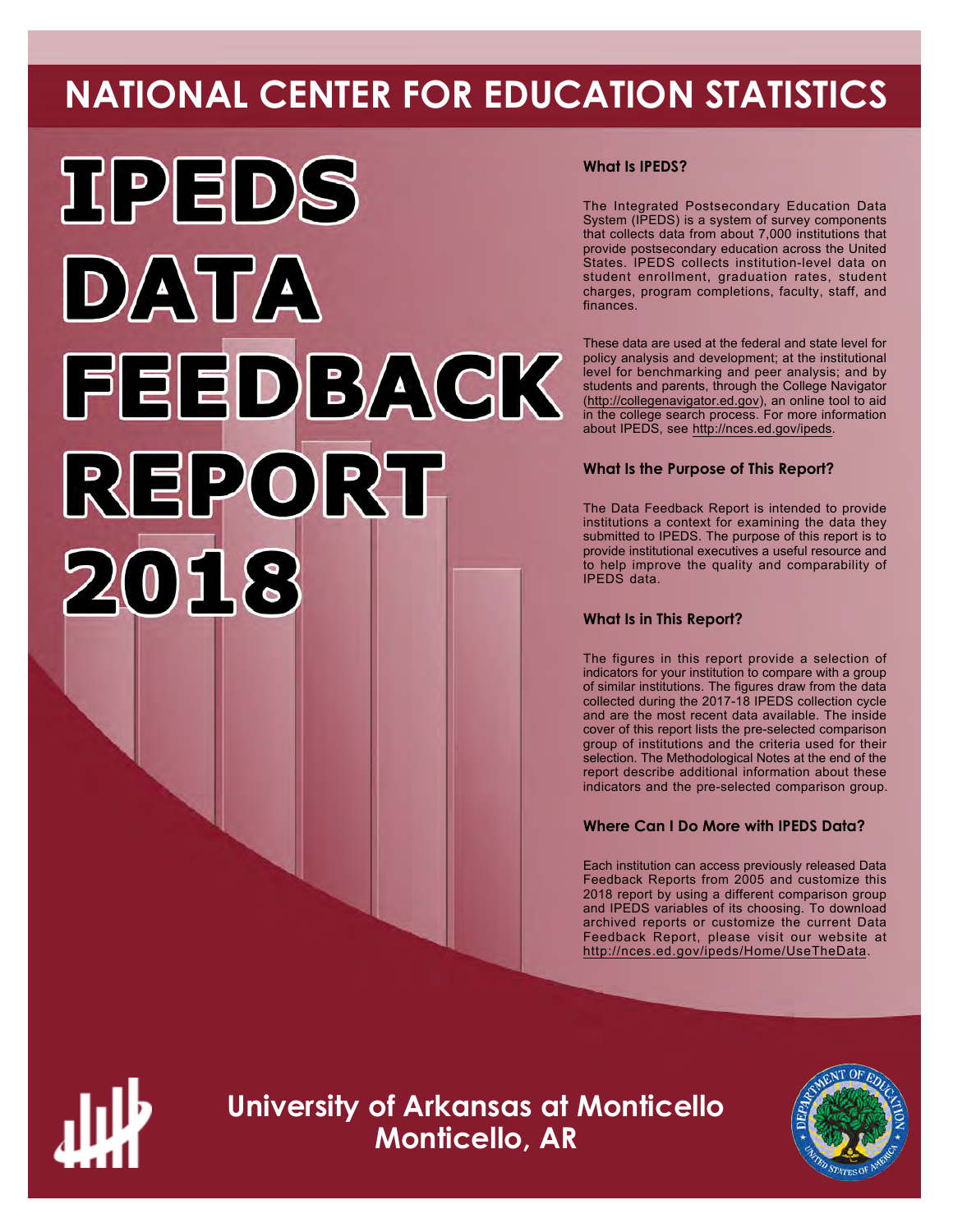# **COMPARISON GROUP**

Comparison group data are included to provide a context for interpreting your institution's statistics. If your institution did not define a custom comparison group for this report by July 13, 2018 NCES selected a comparison group for you. (In this case, the characteristics used to define the comparison group appears below.) The Customize Data Feedback Report functionality on the IPEDS Data Center at this provided link [\(http://nces.ed.gov/ipeds/datacenter/\)](http://nces.ed.gov/ipeds/datacenter/) can be used to reproduce the figures in this report using different peer groups.

The custom comparison group chosen by University of Arkansas at Monticello includes the following 14 institutions:

Black Hills State University (Spearfish, SD)

- Bluefield State College (Bluefield, WV)
- Cameron University (Lawton, OK)
- Concord University (Athens, WV)
- Glenville State College (Glenville, WV)
- Henderson State University (Arkadelphia, AR) Kentucky State University (Frankfort, KY)
- Northwestern Oklahoma State University (Alva, OK)
- Savannah State University (Savannah, GA)
- Southeastern Oklahoma State University (Durant, OK)
- Southern Arkansas University Main Campus (Magnolia, AR)
- The University of Montana-Western (Dillon, MT)
- University of Arkansas at Pine Bluff (Pine Bluff, AR)
- West Virginia State University (Institute, WV)

#### **The figures in this report have been organized and ordered into the following topic areas:**

| 1) Admissions (only for non-open-admissions schools) | [No charts applicable]                     |                   |
|------------------------------------------------------|--------------------------------------------|-------------------|
| 2) Student Enrollment                                | Fig. 1 and 2                               | Pg.3              |
| 3) Awards                                            | Fig. 3                                     | Pg.3              |
| 4) Charges and Net Price                             | Fig. 4 and $5$                             | Pg. 4             |
| 5) Student Financial Aid                             | Fig. 6, 7, 8 and 9                         | Pg. 4 and 5       |
| 6) Military Benefits*                                | [No charts applicable]                     |                   |
| 7) Retention and Graduation Rates                    | Fig. 10, 11, 12, 13, 14, 15, 16, 17 and 18 | Pg. 5, 6, 7 and 8 |
| 8) Finance                                           | Fig. 19 and 20                             | Pg. 9             |
| 9) Staff                                             | Fig. 21 and 22                             | Pg. 9             |
| 10) Libraries                                        | Fig. 23 and 24                             | Pg. 10            |

\*These figures only appear in customized Data Feedback Reports (DFR), which are available through Use the Data portal on the IPEDS website.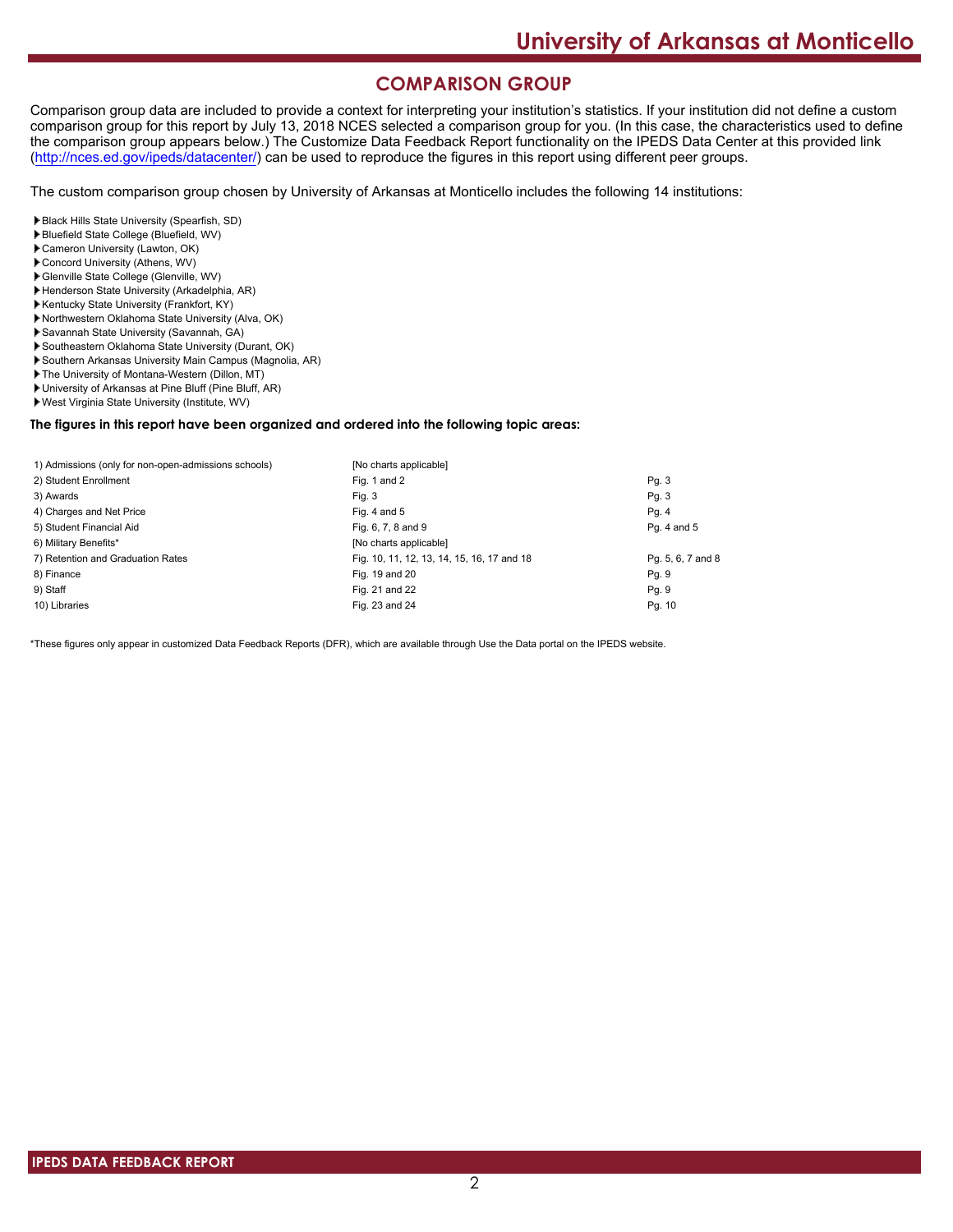



NOTE: For more information about disaggregation of data by race and ethnicity, see the Methodological Notes. Median values for the comparison group will not add to 100%. See "Use of Median Values for Comparison Group" for how median values are determined. N is the number of institutions in the comparison group. SOURCE: U.S. Department of Education, National Center for Education Statistics, Integrated Postsecondary Education Data System (IPEDS): Spring 2018, Fall Enrollment component.

#### **Figure 2. Unduplicated 12-month headcount of all students and of undergraduate students (2016-17), total FTE enrollment (2016-17), and full- and part-time fall enrollment (Fall 2017)**



NOTE: For details on calculating full-time equivalent (FTE) enrollment, see Calculating FTE in the Methodological Notes. Total headcount, FTE, and full- and part-time fall enrollment include both undergraduate and postbaccalaureate students, when applicable. N is the number of institutions in the comparison group.

SOURCE: U.S. Department of Education, National Center for Education Statistics, Integrated Postsecondary Education Data System (IPEDS): Fall 2017, 12-month Enrollment component and Spring 2018, Fall Enrollment component.

### **Figure 3. Number of degrees awarded, by level: 2016-17**



**The Your institution Comparison Group Median (N=14)** NOTE: For additional information about postbaccalaureate degree levels, see the Methodology Notes. N is the number of institutions in the comparison group. SOURCE: U.S. Department of Education, National Center for Education Statistics, Integrated Postsecondary Education Data System (IPEDS): Fall 2017, Completions component.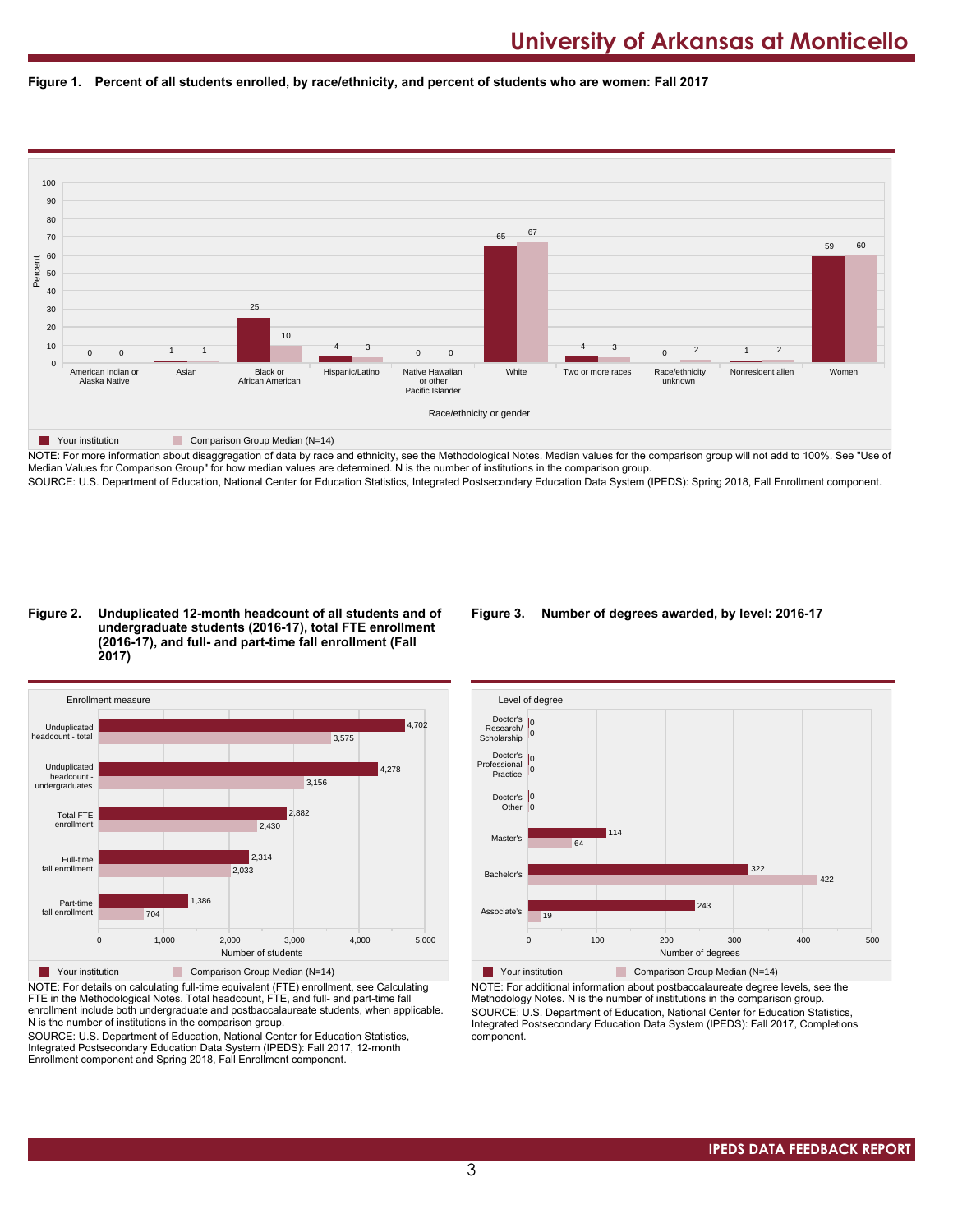**Figure 4. Academic year tuition and required fees for full-time, first-time degree/certificate-seeking undergraduates: 2014-15 to 2017-18**



NOTE: The tuition and required fees shown here are the lowest reported from the categories of in-district, in-state, and out-of-state. N is the number of institutions in the comparison group.

SOURCE: U.S. Department of Education, National Center for Education Statistics, Integrated Postsecondary Education Data System (IPEDS): Fall 2017, Institutional Characteristics component.

**Figure 6. Percent of full-time, first-time degree/certificate-seeking undergraduate students who were awarded grant or scholarship aid from the federal government, state/local government, or the institution, or loans, by type of aid: 2016-17**



NOTE: Any grant aid above includes grant or scholarship aid awarded from the federal government, state/local government, or the institution. Federal grants includes Pell grants and other federal grants. Any loans includes federal loans and other loans awarded to students. For details on how students are counted for financial aid reporting, see Cohort Determination in the Methodological Notes. N is the number of institutions in the comparison group.

SOURCE: U.S. Department of Education, National Center for Education Statistics, Integrated Postsecondary Education Data System (IPEDS): Winter 2017-18, Student Financial Aid component.





NOTE: Average net price is for full-time, first-time degree/certificate-seeking undergraduate students and is generated by subtracting the average amount of federal, state/local government, and institutional grant and scholarship awarded aid from the total cost of attendance. Total cost of attendance is the sum of published tuition and required fees, books and supplies, and the average room and board and other expenses. For details, see the Methodological Notes. N is the number of institutions in the comparison group.

SOURCE: U.S. Department of Education, National Center for Education Statistics, Integrated Postsecondary Education Data System (IPEDS): Fall 2017, Institutional Characteristics component and Winter 2017-18, Student Financial Aid component.





NOTE: Any grant aid above includes grant or scholarship aid awarded from the federal government, state/local government, or the institution. Federal grants includes Pell grants and other federal grants. Any loans includes federal loans and other loans awarded to students. Average amounts of aid were calculated by dividing the total aid awarded by the total number of recipients in each institution. N is the number of institutions in the comparison group.

SOURCE: U.S. Department of Education, National Center for Education Statistics, Integrated Postsecondary Education Data System (IPEDS): Winter 2017-18, Student Financial Aid component.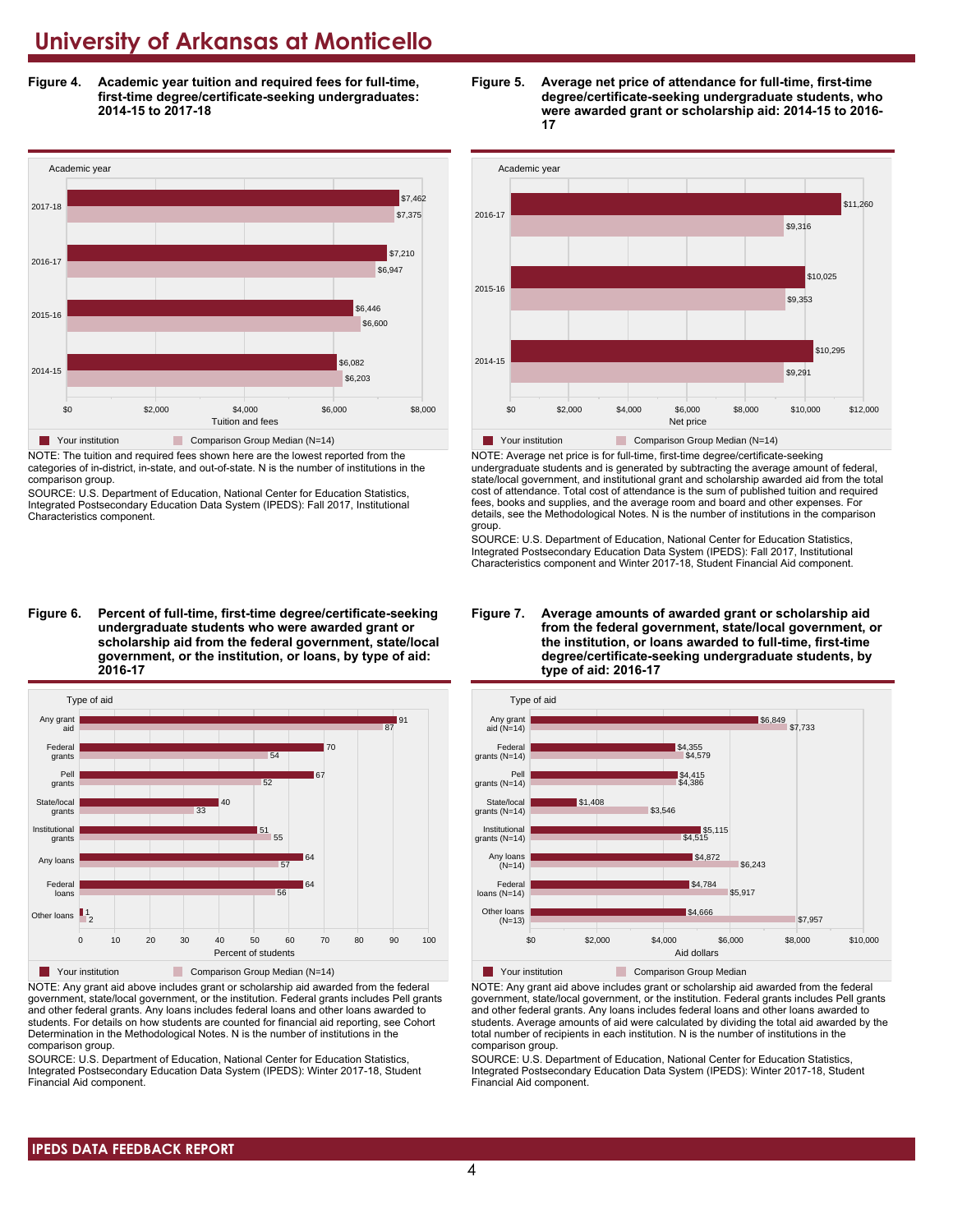**Figure 8. Percent of all undergraduates awarded aid, by type of aid: 2016-17**

**Figure 9. Average amount of aid awarded to all undergraduates, by type of aid: 2016-17**



NOTE: Any grant aid above includes grant or scholarship aid awarded from the federal government, state/local government, the institution, or other sources. Federal loans includes only federal loans awarded to students. N is the number of institutions in the comparison group.

SOURCE: U.S. Department of Education, National Center for Education Statistics, Integrated Postsecondary Education Data System (IPEDS): Winter 2017-18, Student Financial Aid component.



NOTE: Any grant aid above includes grant or scholarship aid from the federal government, state/local government, the institution, or other sources. Federal loans includes federal loans to students. Average amounts of aid were calculated by dividing the total aid awarded by the total number of recipients in each institution. N is the number of institutions in the comparison group.

SOURCE: U.S. Department of Education, National Center for Education Statistics, Integrated Postsecondary Education Data System (IPEDS): Winter 2017-18, Student Financial Aid component.

#### **Figure 10. Retention rates of first-time bachelor's degree seeking students, by attendance level: Fall 2016 cohort**



NOTE: Retention rates are measured from the fall of first enrollment to the following fall. Academic reporting institutions report retention data as of the institution's official fall reporting date or as of October 15, 2016. Program reporters determine the cohort with enrollment any time between August 1-October 31, 2016 and retention based on August 1, 2017. Four-year institutions report retention rates for students seeking a bachelor's degree. For more details, see the Methodological Notes. N is the number of institutions in the comparison group.

SOURCE: U.S. Department of Education, National Center for Education Statistics, Integrated Postsecondary Education Data System (IPEDS): Spring 2018, Fall Enrollment component.

#### **Figure 11. Graduation and transfer-out rates of full-time, first-time degree/certificate-seeking undergraduates within 150% of normal time to program completion: 2011 cohort**



NOTE: Graduation rate cohort includes all full-time, first-time degree/certificate-seeking undergraduate students. Graduation and transfer-out rates are the Student Right-to-Know rates. Only institutions with mission to prepare students to transfer are required to report transfer out. For more details, see the Methodological Notes. N is the number of institutions in the comparison group.

SOURCE: U.S. Department of Education, National Center for Education Statistics, Integrated Postsecondary Education Data System (IPEDS): Winter 2017-18, Graduation Rates component.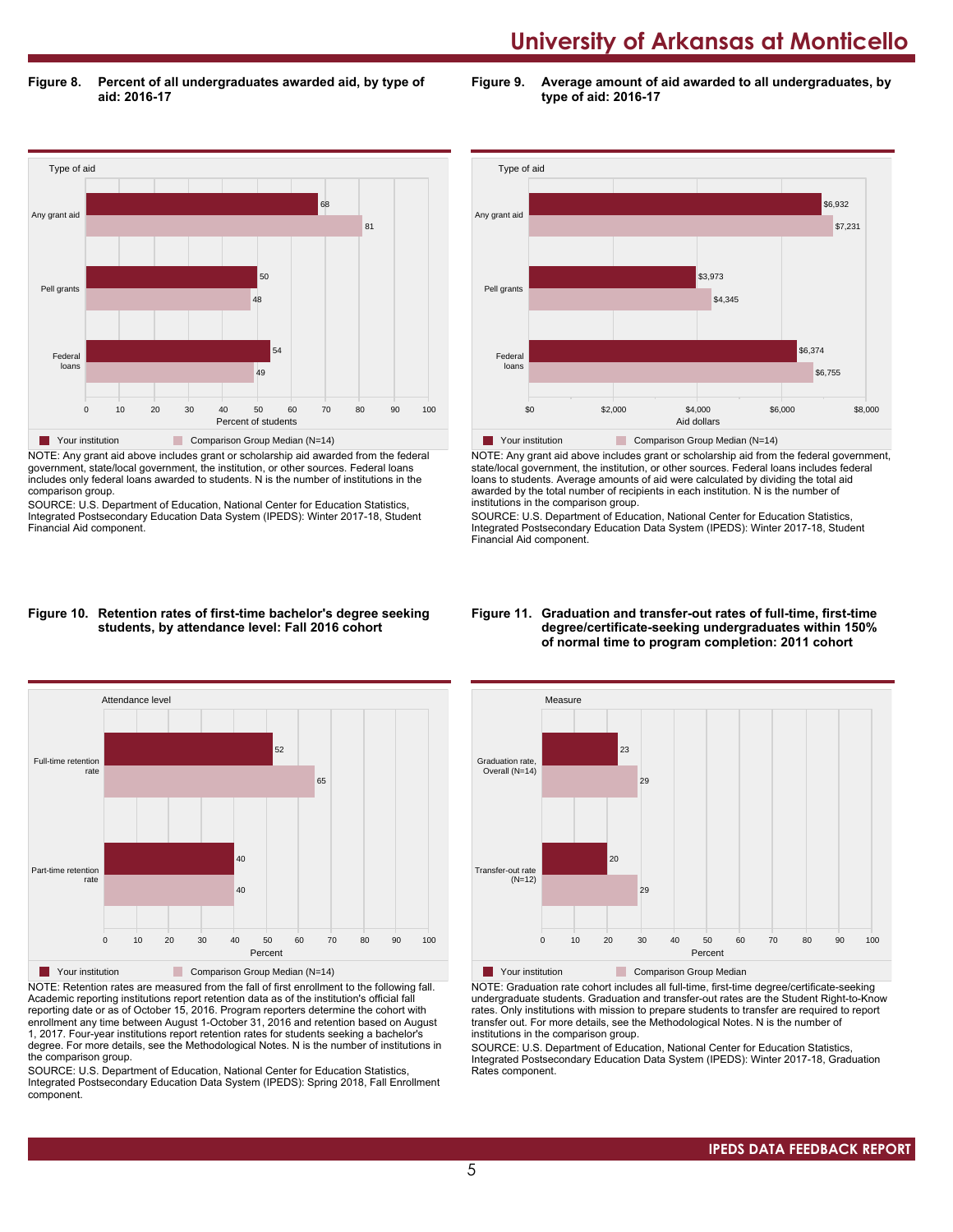**Figure 12. Graduation rates of full-time, first-time degree/certificate-seeking undergraduates within 150% of normal time to program completion, by race/ethnicity: 2011 cohort**



NOTE: For more information about disaggregation of data by race and ethnicity, see the Methodological Notes. The graduation rates are the Student Right-to-Know (SRK) rates. Median values for the comparison group will not add to 100%. N is the number of institutions in the comparison group. SOURCE: U.S. Department of Education, National Center for Education Statistics, Integrated Postsecondary Education Data System (IPEDS): Winter 2017-18, Graduation Rates

component.

**Figure 13. Graduation rates of full-time, first-time degree/certificateseeking undergraduates within 150% of normal time to program completion, by financial aid recipients: 2011 cohort**

#### **Figure 14. Bachelor's degree graduation rates of full-time, first-time degree/certificate-seeking undergraduates within 4 years, 6 years, and 8 years: 2009 cohort**



NOTE: Graduation rate cohort includes all full-time, first-time degree/certificate-seeking undergraduate students. Data were collected on those students, who at entry of the cohort, were awarded a Pell Grant and students who were awarded a Subsidized Stafford loan, but did not receive a Pell Grant. Graduation rates are the Student Right-to-Know rates. Only institutions with mission to prepare students to transfer are required to report transfer out. For more details, see the Methodological Notes. N is the number of institutions in the comparison group.

SOURCE: U.S. Department of Education, National Center for Education Statistics, Integrated Postsecondary Education Data System (IPEDS): Winter 2017-18, Graduation Rates component.



**The Your institution Comparison Group Median (N=14)** 

NOTE: The 4-, 6-, and 8-year graduation rates are calculated using the number students who completed a bachelor's or equivalent degree from a cohort of students who entered the institution seeking a bachelor's or equivalent degree. For details, see the Methodological Notes. N is the number of institutions in the comparison group. Medians are not reported for comparison groups with less than three values.

SOURCE: U.S. Department of Education, National Center for Education Statistics, Integrated Postsecondary Education Data System (IPEDS): Winter 2017-18, 200% Graduation Rates component.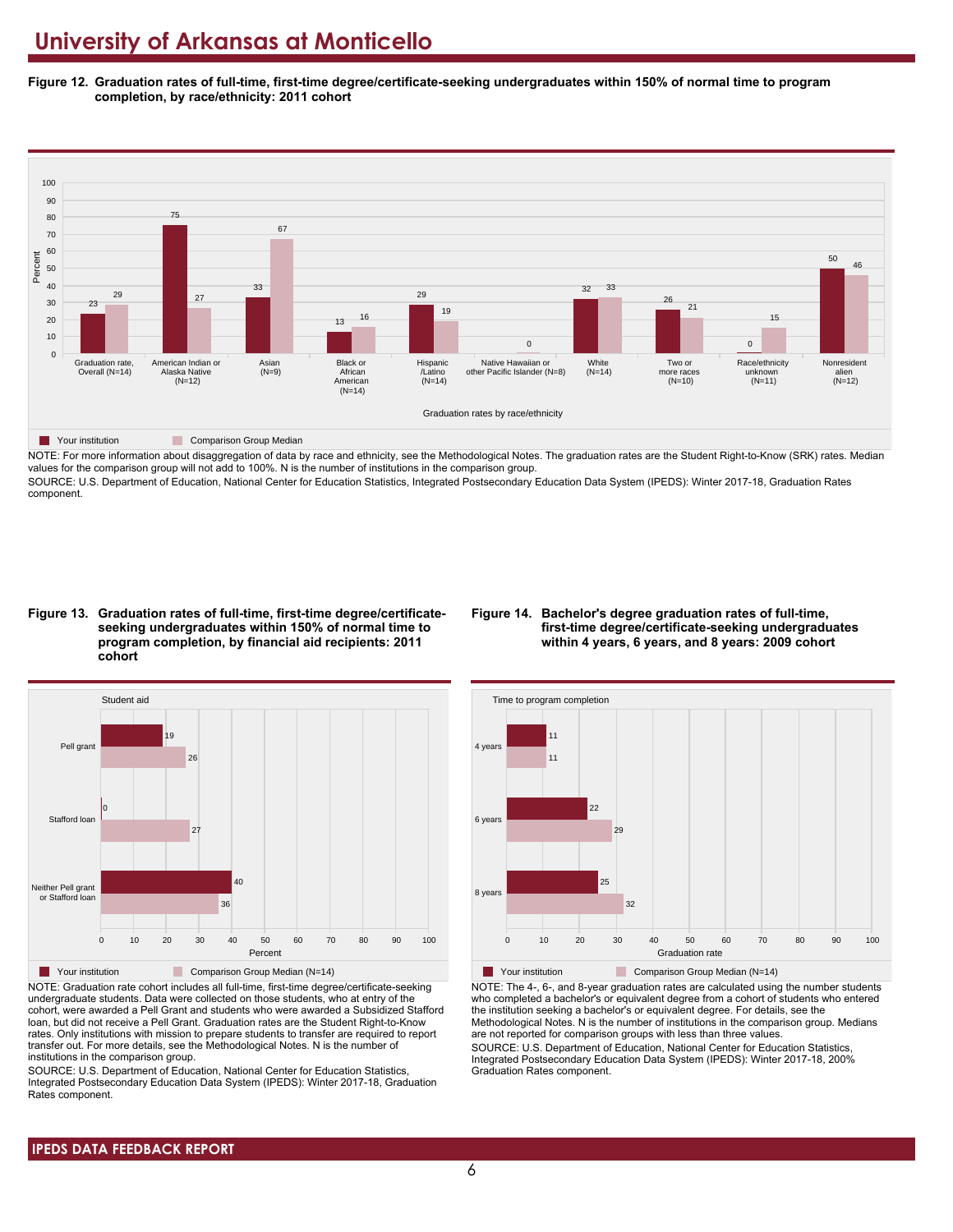#### **Figure 15. Award and enrollment rates of first-time, full-time, degree/certificate-seeking undergraduates after 8 years of entry, by Pell status, 2009-10 cohort**



NOTE: Award measures are based on the highest award received after 8 years of entry and enrollment measures are based on student who did not received an award after 8 years of entry. Student cohorts (i.e., First-time, full-time; First-time, part-time; Non-first-time, full-time; and Non-first-time, part-time) are degree/certificate-seeking undergraduate students who entered the institution between July 1, 2009-June 30, 2010. Pell recipients are students with demonstrated financial need. For more details, see the Methodological Notes. N is the number of institutions in the comparison group.

SOURCE: U.S. Department of Education, National Center for Education Statistics, Integrated Postsecondary Education Data System (IPEDS): Winter 2017-18, Outcome Measures component.

#### **Figure 16. Award and enrollment rates of first-time, part-time, degree/certificate-seeking undergraduates after 8 years of entry, by Pell status, 2009-10 cohort**



NOTE: Award measures are based on the highest award received after 8 years of entry and enrollment measures are based on student who did not received an award after 8 years of entry. Student cohorts (i.e., First-time, full-time; First-time, part-time; Non-first-time, full-time; and Non-first-time, part-time) are degree/certificate-seeking undergraduate students who entered the institution between July 1, 2009-June 30, 2010. Pell recipients are students with demonstrated financial need. For more details, see the Methodological Notes. N is the number of institutions in the comparison group.

SOURCE: U.S. Department of Education, National Center for Education Statistics, Integrated Postsecondary Education Data System (IPEDS): Winter 2017-18, Outcome Measures component.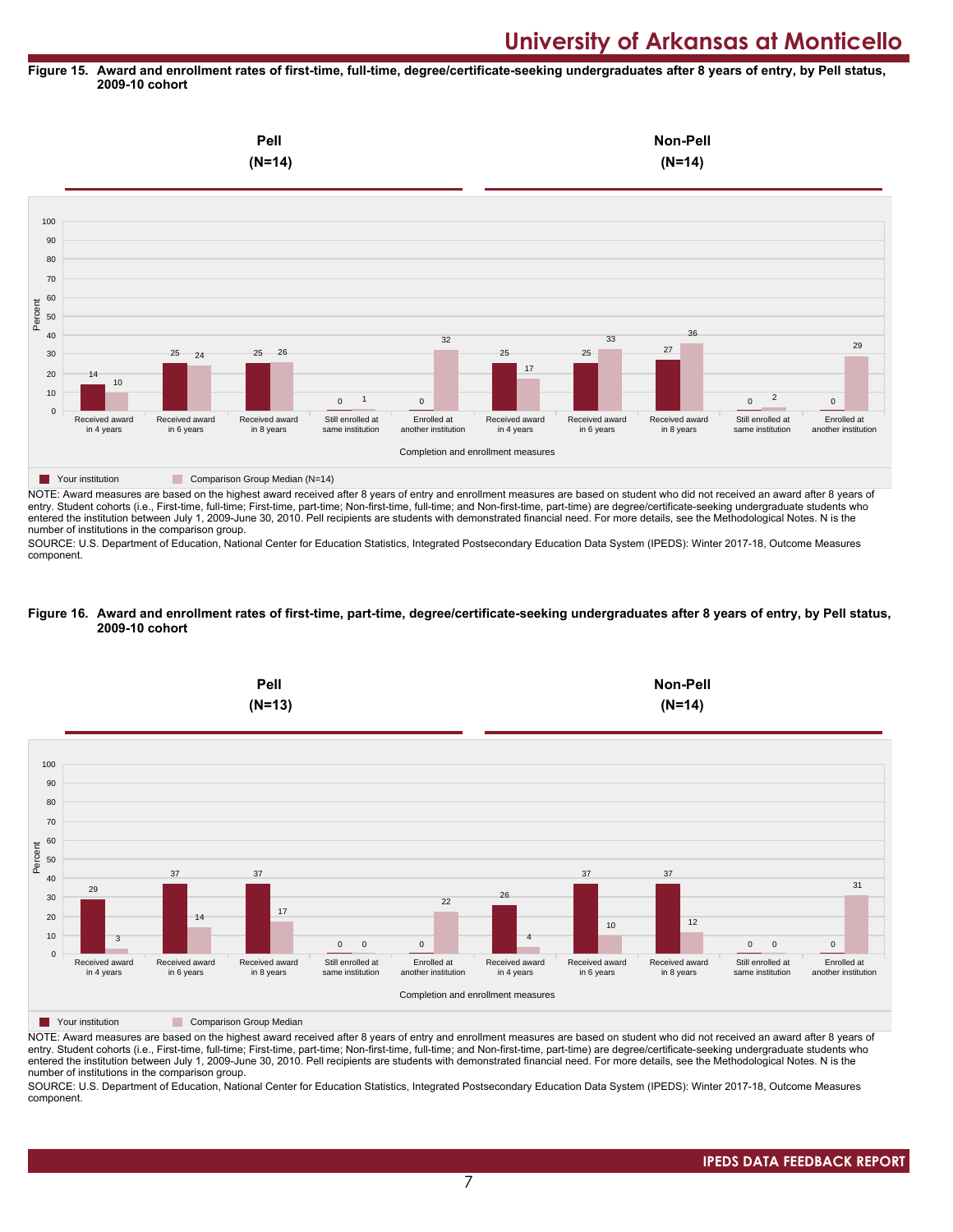**Figure 17. Award and enrollment rates of non-first-time, full-time, degree/certificate-seeking undergraduates after 8 years of entry, by Pell status, 2009-10 cohort**



NOTE: Award measures are based on the highest award received after 8 years of entry and enrollment measures are based on student who did not received an award after 8 years of entry. Student cohorts (i.e., First-time, full-time; First-time, part-time; Non-first-time, full-time; and Non-first-time, part-time) are degree/certificate-seeking undergraduate students who entered the institution between July 1, 2009-June 30, 2010. Pell recipients are students with demonstrated financial need. For more details, see the Methodological Notes. N is the number of institutions in the comparison group.

SOURCE: U.S. Department of Education, National Center for Education Statistics, Integrated Postsecondary Education Data System (IPEDS): Winter 2017-18, Outcome Measures component.

#### **Figure 18. Award and enrollment rates of non-first-time, part-time, degree/certificate-seeking undergraduates after 8 years of entry, by Pell status, 2009-10 cohort**



NOTE: Award measures are based on the highest award received after 8 years of entry and enrollment measures are based on student who did not received an award after 8 years of entry. Student cohorts (i.e., First-time, full-time; First-time, part-time; Non-first-time, full-time; and Non-first-time, part-time) are degree/certificate-seeking undergraduate students who entered the institution between July 1, 2009-June 30, 2010. Pell recipients are students with demonstrated financial need. For more details, see the Methodological Notes. N is the number of institutions in the comparison group.

SOURCE: U.S. Department of Education, National Center for Education Statistics, Integrated Postsecondary Education Data System (IPEDS): Winter 2017-18, Outcome Measures component.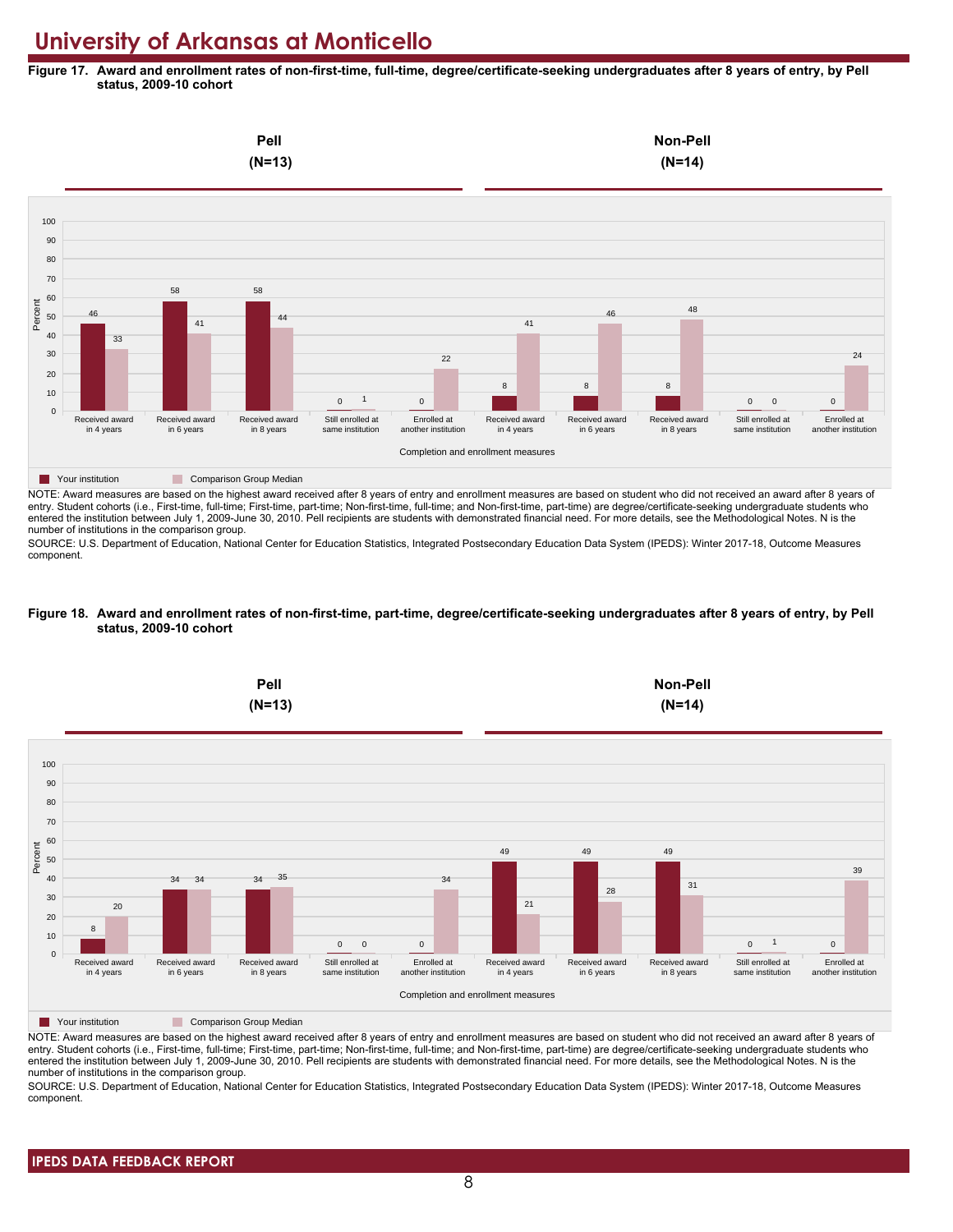**Figure 19. Percent distribution of core revenues, by source: Fiscal year 2017**

**Figure 20. Core expenses per FTE enrollment, by function: Fiscal year 2017**



NOTE: The comparison group median is based on those members of the comparison group that report finance data using the same accounting standards as the comparison institution. For more information, see the Methodological Notes. N is the number of institutions in the comparison group.

SOURCE: U.S. Department of Education, National Center for Education Statistics, Integrated Postsecondary Education Data System (IPEDS): Spring 2018, Finance component.



NOTE: Expenses per full-time equivalent (FTE) enrollment, particularly instruction, may be inflated because finance data includes all core expenses while FTE reflects credit activity only. For details on calculating FTE enrollment and a detailed definition of core expenses, see the Methodological Notes. N is the number of institutions in the comparison group. SOURCE: U.S. Department of Education, National Center for Education Statistics, Integrated Postsecondary Education Data System (IPEDS): Fall 2017, 12-month Enrollment component and Spring 2018, Finance component.

#### **Figure 21. Full-time equivalent staff, by occupational category: Fall 2017**



NOTE: Graduate assistants are not included. For calculation details, see the Methodological Notes. N is the number of institutions in the comparison group. SOURCE: U.S. Department of Education, National Center for Education Statistics, Integrated Postsecondary Education Data System (IPEDS): Spring 2018, Human Resources component.

#### **Figure 22. Average salaries of full-time instructional non-medical staff equated to 9-months worked, by academic rank: Academic year 2017-18**



NOTE: See Methodology Notes for more details on average salary. N is the number of institutions in the comparison group. Medians are not reported for comparison groups with less than three values.

SOURCE: U.S. Department of Education, National Center for Education Statistics, Integrated Postsecondary Education Data System (IPEDS): Spring 2018, Human Resources component.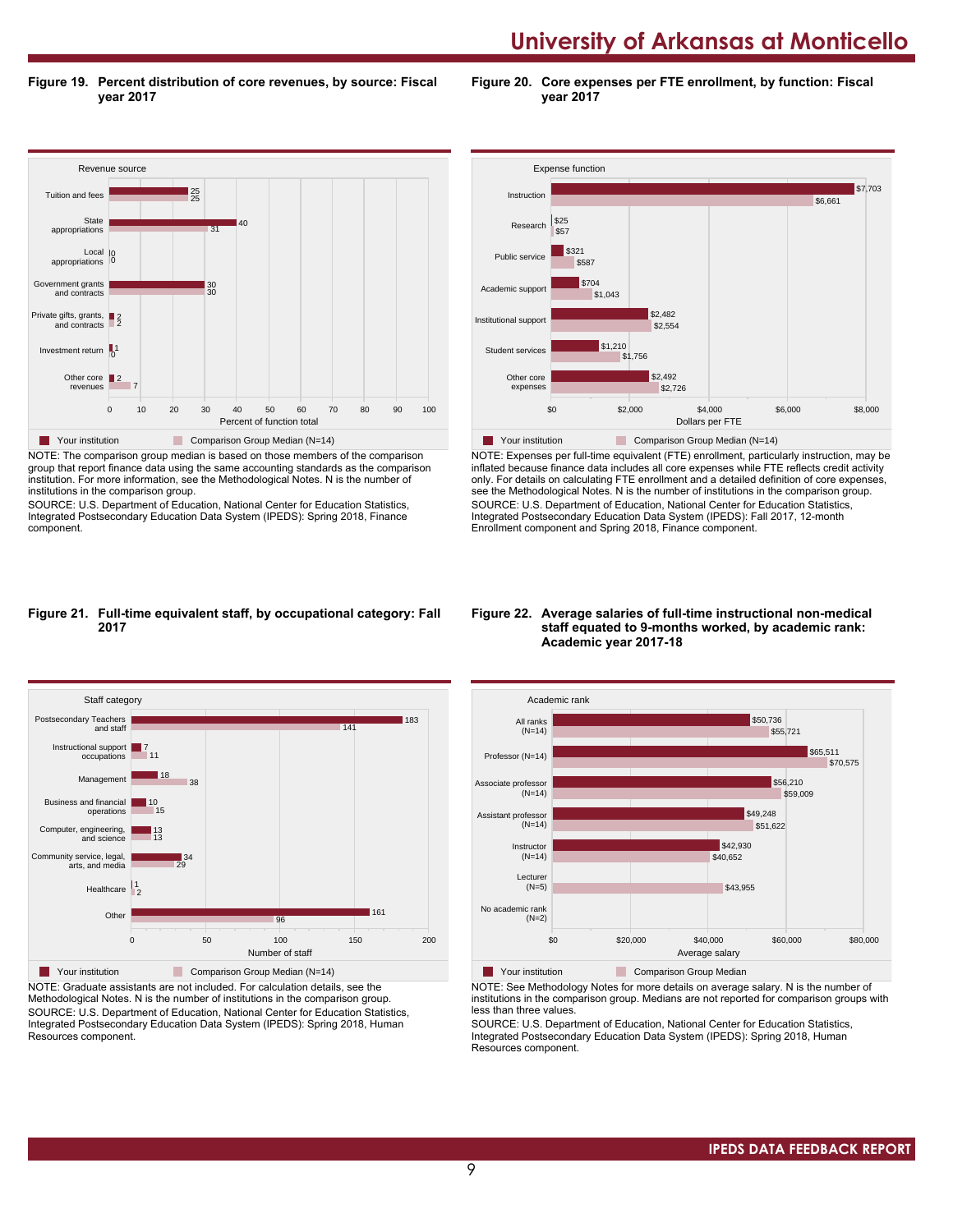**Figure 23. Percent distribution of library collection, by material type: Fiscal Year 2017**





SOURCE: U.S. Department of Education, National Center for Education Statistics, Integrated Postsecondary Education Data System (IPEDS): Spring 2018, Academic Libraries component.



SOURCE: U.S. Department of Education, National Center for Education Statistics, Integrated Postsecondary Education Data System (IPEDS): Spring 2018, Academic Libraries component.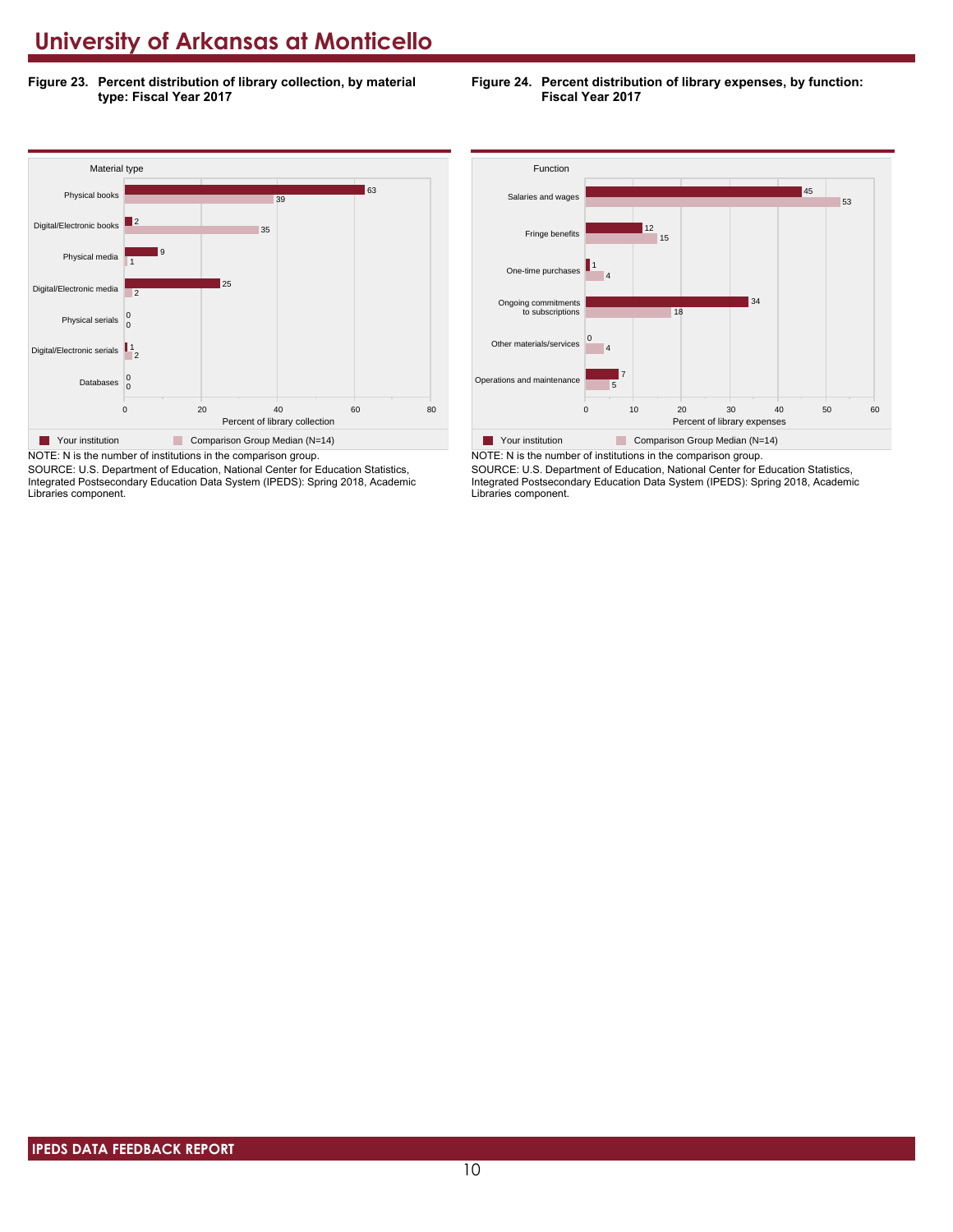# **METHODOLOGICAL NOTES**

### **Overview**

This report is based on data supplied by institutions to IPEDS during 2017-18 data collection year. Response rates exceeded 99% for most surveys. IPEDS First Look reports at <http://nces.ed.gov/pubsearch/getpubcats.asp?sid=010> provide some information on aggregate institutional responses.

# **Use of Median Values for Comparison Group**

This report compares your institution's data to the median value for the comparison group for each statistic shown in the figure. If more than one statistic is present in a figure, the median values are determined separately for each indicator or statistic. Medians are not displayed for comparison groups with fewer than three values. Where percentage distributions are presented, median values may not add to 100%. To access all the data used to create the figures included in this report, go to 'Use the Data' portal on the IPEDS website at this provided link (<http://nces.ed.gov/ipeds>).

### **Missing Statistics**

If a statistic is not reported for your institution, the omission indicates that the statistic is not relevant to your institution and the data were not collected. Not all notes may be applicable to your report.

#### **Use of Imputed Data**

All IPEDS data are subject to imputation for total (institutional) and partial (item) nonresponse. If necessary, imputed values were used to prepare your report.

# **Data Confidentiality**

IPEDS data are not collected under a pledge of confidentiality.

# **Disaggregation of Data by Race/Ethnicity**

When applicable, some statistics are disaggregated by race/ethnicity. Data disaggregated by race/ethnicity have been reported using the 1997 Office of Management and Budget categories. Detailed information about the race/ethnicity categories can be found at <https://nces.ed.gov/ipeds/Section/Resources>.

#### **Cohort Determination for Reporting Student Financial Aid, Graduation Rates, and Outcome Measures**

Student cohorts for reporting Student Financial Aid and Graduation Rates data are based on the reporting type of the institution. For institutions that report based on an academic year (those operating on standard academic terms), student counts and cohorts are based on fall term data. Student counts and cohorts for program reporters (those that do not operate on standard academic terms) are based on unduplicated counts of students enrolled during a full 12-month period.

Student cohorts for reporting Outcome Measures are based on a full-year cohort from July 1-June 30 for all degree-granting institutions.

# **DESCRIPTION OF STATISTICS USED IN THE FIGURES**

#### **Admissions (only for non-open-admissions schools)**

#### *Admissions and Test Score Data*

Admissions and test score data are presented only for institutions that do not have an open admission policy, and apply to first-time, degree/certificate-seeking undergraduate students only. Applicants include only those students who fulfilled all requirements for consideration for admission and who were notified of one of the following actions: admission, non-admission, placement on a wait list, or application withdrawn (by applicant or institution). Admitted applicants (admissions) include wait-listed students who were subsequently offered admission. Early decision, early action, and students who began studies during the summer prior to the fall reporting period are included. For customized Data Feedback Reports, test scores are presented only if scores are required for admission.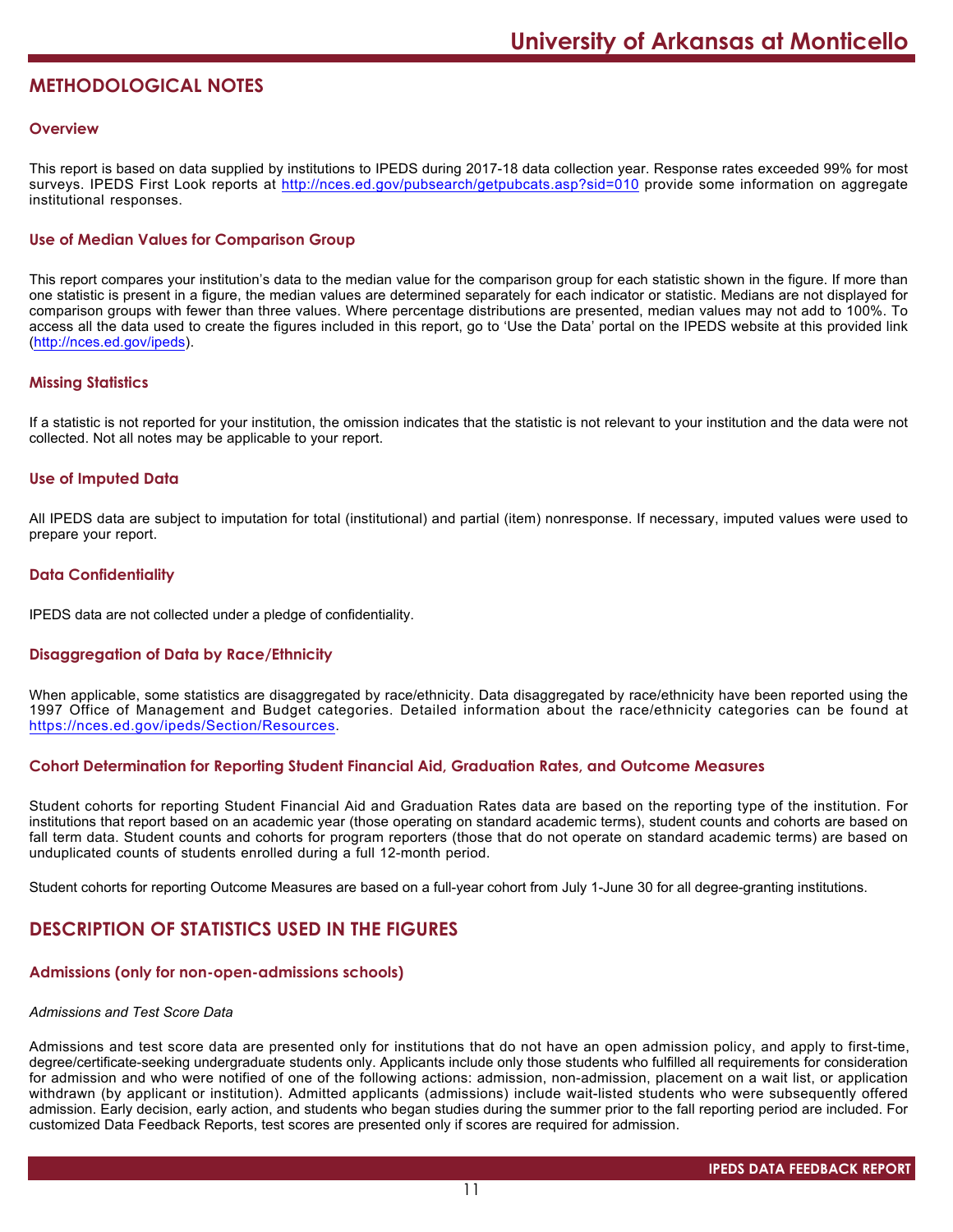# **Student Enrollment**

# *FTE Enrollment*

The full-time equivalent (FTE) enrollment used in this report is the sum of the institution's FTE undergraduate enrollment and FTE graduate enrollment (as calculated from or reported on the 12-month Enrollment component). Undergraduate and graduate FTE are estimated using 12-month instructional activity (credit and/or contact hours). See "Calculation of FTE Students (using instructional activity)" in the IPEDS Glossary at <https://surveys.nces.ed.gov/ipeds/VisGlossaryAll.aspx>.

# *Total Entering Undergraduate Students*

Total entering students are students at the undergraduate level, both full- and part-time, new to the institution in the fall term (or the prior summer term who returned in the fall). This includes all first-time undergraduate students, students transferring into the institution at the undergraduate level, and non-degree/certificate-seeking undergraduates entering in the fall. Only degree-granting, academic year reporting institutions provide total entering student data.

# **Charges and Net Price**

# *Average Institutional Net Price*

Average net price is calculated for full-time, first-time degree/certificate-seeking undergraduates who were awarded grant or scholarship aid from the federal government, state/local government, or the institution anytime during the full aid year. For public institutions, this includes only students who paid the in-state or in-district tuition rate. Other sources of grant aid are excluded. Average net price is generated by subtracting the average amount of federal, state/local government, and institutional grant and scholarship aid from the total cost of attendance. Total cost of attendance is the sum of published tuition and required fees, books and supplies, and the average room and board and other expenses.

For the purpose of the IPEDS reporting, aid awarded refers to financial aid that was awarded to, and accepted by, a student. This amount may differ from the aid amount that is disbursed to a student.

# **Retention, Graduation Rates, and Outcome Measures**

# *Retention Rates*

Retention rates are measures at which students persist in their educational program at an institution, expressed as a percentage. For fouryear institutions, this is the percentage of first-time bachelors (or equivalent) degree-seeking undergraduates from the previous fall who are again enrolled in the current fall. For all other institutions this is the percentage of first-time degree/certificate-seeking students from the previous fall who either re-enrolled or successfully completed their program by the current fall. The full-time retention rate is calculated using the percentage of full-time, first-time degree/certificate-seeking undergraduates, while the part-time rate is calculated using the percentage of part-time, first-time degree/certificate-seeking undergraduates.

# *Graduation Rates and Transfer-out Rate*

Graduation rates are those developed to satisfy the requirements of the Student Right-to-Know Act and Higher Education Act, as amended, and are defined as the total number of individuals from a given cohort of full-time, first-time degree/certificate-seeking undergraduates who completed a degree or certificate within a given percent of normal time to complete all requirements of the degree or certificate program; divided by the total number of students in the cohort of full-time, first-time degree/certificate-seeking undergraduates minus any allowable exclusions. Institutions are permitted to exclude from the cohort students who died or were totally and permanently disabled; those who left school to serve in the armed forces or were called up to active duty; those who left to serve with a foreign aid service of the federal government, such as the Peace Corps; and those who left to serve on an official church mission.

A further extension of the traditional Graduation Rates (GR) component which carries forward 100% and 150% graduation rates data previously reported in the GR component is the Graduation Rates 200% (GR200) component, which request information on any additional completers and exclusions from the cohort between 151% and 200% normal time for students to complete all requirements of their program of study.

Transfer-out rate is the total number of students from the cohort who are known to have transferred out of the reporting institution (without earning a degree/award) and subsequently re-enrolled at another institution within the same time period; divided by the same adjusted cohort (initial cohort minus allowable exclusions) as described above. Only institutions with a mission that includes providing substantial preparation for students to enroll in another eligible institution are required to report transfers out.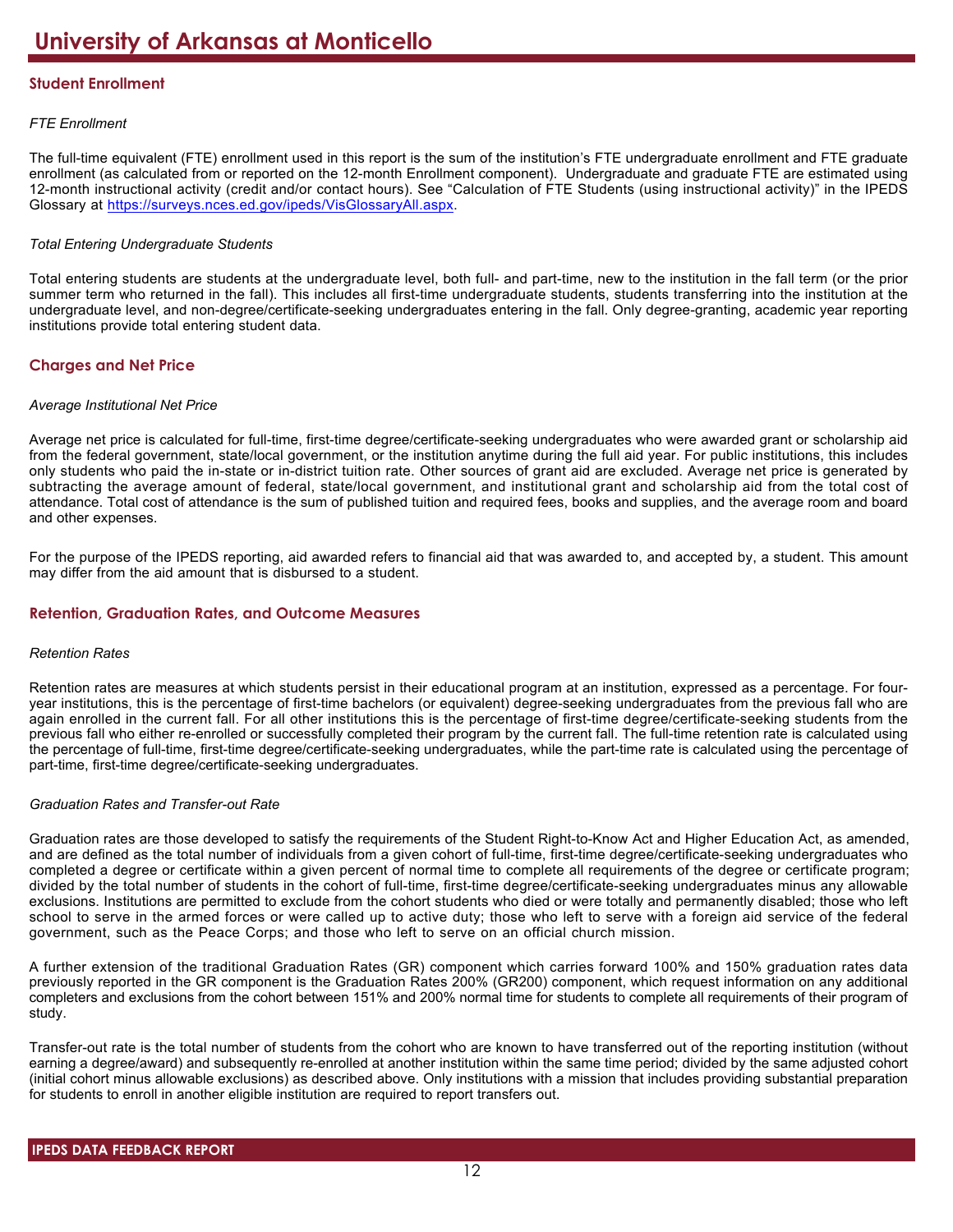#### *Outcome Measures Data*

Alternative measures of student success are reported by degree-granting institutions to describe the outcomes of four degree/certificateseeking undergraduate student groups: Full-time, first-time (FTFT); Part-time, first-time (PTFT); Full-time, non-first-time (FTNFT); and Parttime, non-first-time (PTNFT). Additionally, each of the four cohorts collects data on two subcohorts: Pell grant recipients and non-Pell grant recipients. These measures provide the 4-year, 6-year, and 8-year award rates (or completions rates) after entering an institution. NCES calculates award rates by dividing a cohort's or subcohort's adjusted cohort into the number of total awards at 4-year, 6-year, and 8-year status points.

The initial cohort can be revised and take allowable exclusions resulting in an adjusted cohort. Institutions are permitted to exclude from the initial cohort the following: 1) students who died or were totally and permanently disabled; 2) those who left school to serve in the armed forces or were called up to active duty; 3) those who left to serve with a foreign aid service of the federal government, such as the Peace Corps; and 4) those who left to serve on an office church mission.

The highest award and the type of award (i.e., certificate, Associate's, or Bachelor's) are reported at each status point. For students who did not earn an undergraduate award after 8-years of entry, the enrollment statuses are reported as either still enrolled at the institution, or subsequently transferred out of the institution. Unlike the Graduation Rates data, all institutions must report on a full-year cohort (students entering July 1 of one year to June 30 to the next) and on their transfer out students, regardless if the institution has a mission that provides substantial transfer preparation.

#### **Finance**

#### *Core Revenues*

Core revenues for public institutions reporting under GASB standards include tuition and fees; government (federal, state, and local) appropriations and operating and nonoperating grants/contracts; private gifts, grants, and contracts (private operating grants/contracts plus gifts and contributions from affiliated entities); sales and services of educational activities; investment income; other operating and nonoperating sources; and other revenues and additions (capital appropriations and grants and additions to permanent endowments). "Other core revenues" include federal appropriations, sales and services of educational activities, other operating and nonoperating sources, and other revenues and additions.

Core revenues for private, not-for-profit institutions (and a small number of public institutions) reporting under FASB standards include tuition and fees; government (federal, state, and local) appropriations and grants/contracts; private gifts, grants/contracts (including contributions from affiliated entities); investment return; sales and services of educational activities; and other sources (a generated category of total revenues minus the sum of core and noncore categories on the Finance component). "Other core revenues" include government (federal, state, and local) appropriations, sales and services of educational activities, and other sources.

Core revenues for private, for-profit institutions reporting under FASB standards include tuition and fees; government (federal, state, and local) appropriations and grants/contracts; private grants/ contracts; investment income; sales and services of educational activities; and other sources (a generated category of total revenues minus the sum of core and noncore categories on the Finance component). "Other core revenues" include government (federal, state, and local) appropriations and other sources.

At degree-granting institutions, core revenues exclude revenues from auxiliary enterprises (e.g., bookstores and dormitories), hospitals, and independent operations. Non-degree-granting institutions do no report revenue from auxiliary enterprises in a separate category, and thus may include these amounts in the core revenues from other sources.

#### *Core Expenses*

Core expenses include expenses for instruction, research, public service, academic support, institutional support, student services, grant aid/scholarships and fellowships (net of discounts and allowances), and other functional expenses (a generated category of total expense minus the sum of core and noncore functions on the Finance component). Expenses for operation and maintenance of plant, depreciation, and interest are allocated to each of the other functions. Core expenses at degree-granting institutions exclude expenses for auxiliary enterprises (e.g., bookstores and dormitories), hospitals, and independent operations. Non-degree-granting institutions do not report expenses for auxiliary enterprises in a separate category and thus may include these amounts in the core expenses as other expenses. "Other core expenses" is the sum of grant aid/scholarships and fellowships and other expenses.

#### *Endowment Assets*

Endowment assets, for public institutions under GASB standards, and private, not-for-profit institutions under FASB standards, include gross investments of endowment funds, term endowment funds, and funds functioning as endowment for the institution and any of its foundations and other affiliated organizations. Private, for-profit institutions under FASB do not hold or report endowment assets.